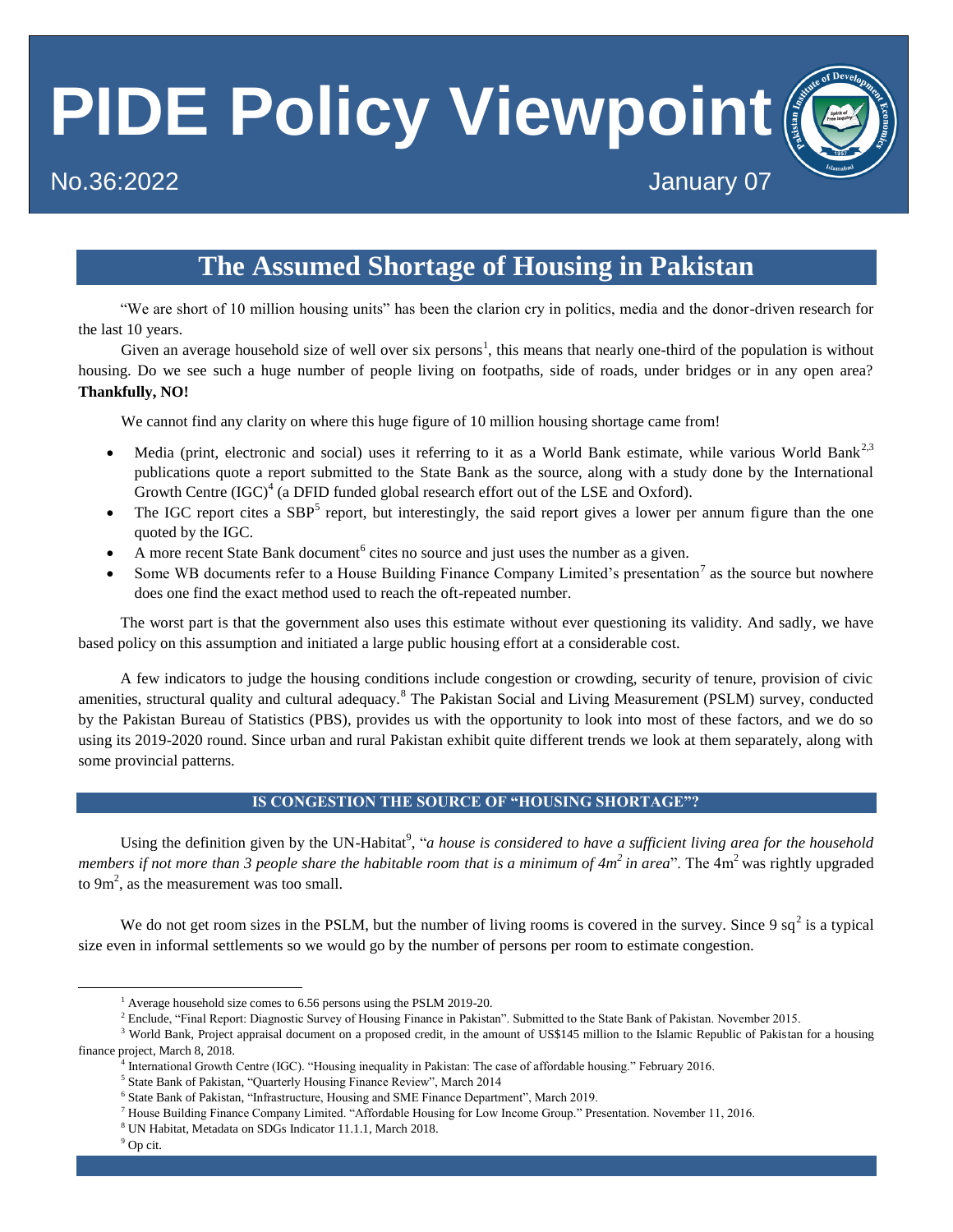Our estimates suggest that 4.37 million households, equaling 12.3% of the total households, live in congested conditions, with over two-thirds of these in rural areas (3.04 million), as shown in Table 1. Young children generally live/sleep in their parents' room so we do not include children aged under 5 years, and half-count those under 12 years, while estimating occupancy per room.

So, if congestion is the rationale behind the 10 million housing deficit, our estimates give a much lower number.

| <b>Number and Proportion of Households Living in Congested Conditions</b> |                                         |                                                                      |                                                      |  |  |
|---------------------------------------------------------------------------|-----------------------------------------|----------------------------------------------------------------------|------------------------------------------------------|--|--|
|                                                                           | Total number of households<br>(million) | Households with occupancy<br>of over 3 persons per room<br>(million) | Proportion living in crowded<br>conditions<br>$(\%)$ |  |  |
| Rural                                                                     | 21.8                                    | 3.04                                                                 | 14.0                                                 |  |  |
| Urban                                                                     | 13.7                                    | 1.33                                                                 | 9.8                                                  |  |  |
| <b>Pakistan</b>                                                           | 35.5                                    | 4.37                                                                 | 12.3                                                 |  |  |

# **Table 1**

*Source: Author's estimation using the PSLM 2019-2020 dataset.* 

Some inter-provincial differences are also found (see Table 2).

#### **Table 2**

#### *Proportion of Households Living in Crowded Conditions (%)*

|                    | Rural | Urban | Total | Number of HH living in<br>crowded conditions (millions) |
|--------------------|-------|-------|-------|---------------------------------------------------------|
| Khyber Pakhtunkhwa | 11.1  | 12.0  | 11.2  | 0.58                                                    |
| Punjab             | 12.8  | 10.8  | 12.0  | 2.28                                                    |
| Sindh              | 21.7  | 8.1   | 14.2  | 1.33                                                    |
| Balochistan        | 10.1  | 7.8   | 9.5   | 0.18                                                    |

*Source: Author's estimation using the PSLM 2019-2020 dataset.* 

Unlike many countries, joint/extended families are still prevalent in Pakistan, with strong cultural values attached to it. The rates, however, are not as high as one would think as 74% of the households have nuclear set-ups, with not very divergent trends exhibited by rural and urban Pakistan (see Table 3).

# **Table 3**

| <b>Family Structure in Pakistan (%)</b> |                |                |       |  |  |
|-----------------------------------------|----------------|----------------|-------|--|--|
|                                         | <b>Nuclear</b> | Extended/Joint | Total |  |  |
| Rural                                   | 72.4           | 27.6           | 100.0 |  |  |
| Urban                                   | 75.8           | 24.2           | 100.0 |  |  |
| Pakistan                                | 73.7           | 26.3           | 100.0 |  |  |

*Source: Author's estimation using the PSLM 2019-2020 dataset.* 

Is the extended/joint family structure the reason behind this congestion? Table 4 shows that joint/extended households do have a larger size (i.e. average household members) and a slightly higher rate for congestion, but the living arrangement is not exactly a huge factor in determining congestion.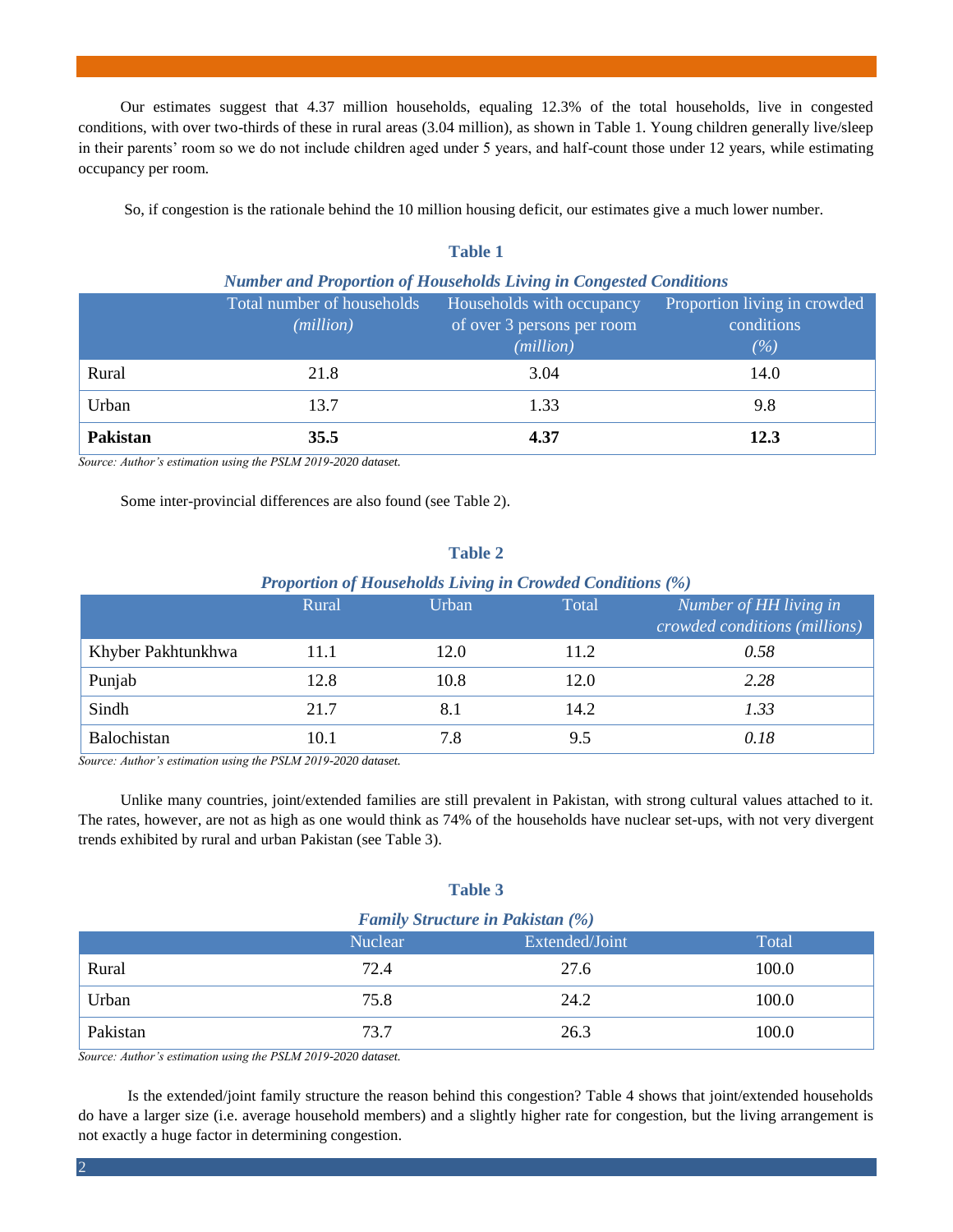# **Table 4**

# *Living Arrangement, Mean Household Size and Prevalence of Congestion*

| <b>Living Arrangement</b> | Mean number of household members | Proportion living in congested<br>conditions $(\%)$ |
|---------------------------|----------------------------------|-----------------------------------------------------|
| Nuclear                   | 5.53                             | 11.8                                                |
| Joint/Extended            | 8.51                             | 13.8                                                |
| All                       | 6.56                             | 12.3                                                |

*Source: Author's estimation using the PSLM 2019-2020 dataset.* 

# **IS THE OCCUPANCY STATUS LEADING TO THE NOTION OF 'DEFICIT'?**

Security of tenure, gauged by the occupancy status in the PSLM, shows that this cannot be the case either as Pakistanis predominantly live in owned houses. As Table 5 shows, only a small proportion (11%) lives in rented houses. The sensational deficit estimate makes no mention of the fact that the ownership of dwellings is as much as 82% in Pakistan and rented space is only 11%. In any case, living in rented houses does not represent a 'deficit'.

### **Table 5**

| <b>Occupancy Status</b> |       |       |          |  |
|-------------------------|-------|-------|----------|--|
|                         | Rural | Urban | Pakistan |  |
| Owner                   | 89.1  | 70.1  | 81.8     |  |
| Rented                  | 3.3   | 23.6  | 11.2     |  |
| Rent free               | 7.5   | 6.2   | 7.0      |  |
| Total                   | 100.0 | 100.0 | 100.0    |  |

*Contrary to common perception, living in a rented house does not show 'housing deficit'.*

*Source: Author's estimation using the PSLM 2019-2020 dataset.* 

# **ARE THE HOUSES STRUCTURALLY STABLE AND HAVE ACCESS TO AMENITIES?**

This is where the concern should be. The quality of structure and access to civic amenities need to improve. Table 6 shows that access to basic civic services, like waste disposal, clean drinking water, safe fuel for cooking and a much-improved sewerage system are the issues that need attention to alleviate the quality of housing. Even the very high access to electricity (for light source) does not mean an uninterrupted supply.

# **Table 6**

| <b>Quality of Structure and Access to Amenities (%)</b> |       |      |       |          |           |          |          |        |
|---------------------------------------------------------|-------|------|-------|----------|-----------|----------|----------|--------|
|                                                         | Floor | Roof | Walls | Fuel for | Source of | Waste    | Drinking | Toilet |
|                                                         |       |      |       | cooking  | light     | disposal | water    |        |
| Standard <sup>1</sup>                                   | 63.0  | 77.1 | 83.1  | 48.5     | 96.0      | 23.6     | 67.2     | 72.5   |
| Sub-standard                                            | 37.0  | 22.9 | 16.9  | 51.5     | 4.6       | 76.4     | 32.8     | 27.5   |

*Source: Author's estimation using the PSLM 2019-2020 dataset. Note: 1. Refers to better/preferred option for the particular characteristics, and not the actual standard of material/service being used/availed.* 

# **SO, WHAT ABOUT THE DEFICIT?**

There is certainly not a "deficit of 10 million housing units" in Pakistan. There may be "inadequate housing" in the country, but not a "housing shortage". The deficit is in the quality of life in the houses, not the absence of housing units.

Even if we take into account the high fertility rate and rising population in the country, an additional demand of 0.7 million households every year, as suggested by the IGC study  $(2016)^{10}$ , is very high. Going by the mean household size, it means an additional 4.5 million people needing accommodation- an estimate that appears far from reality. The mean age of the

<sup>10</sup> Op cit.

 $\ddot{\phantom{a}}$